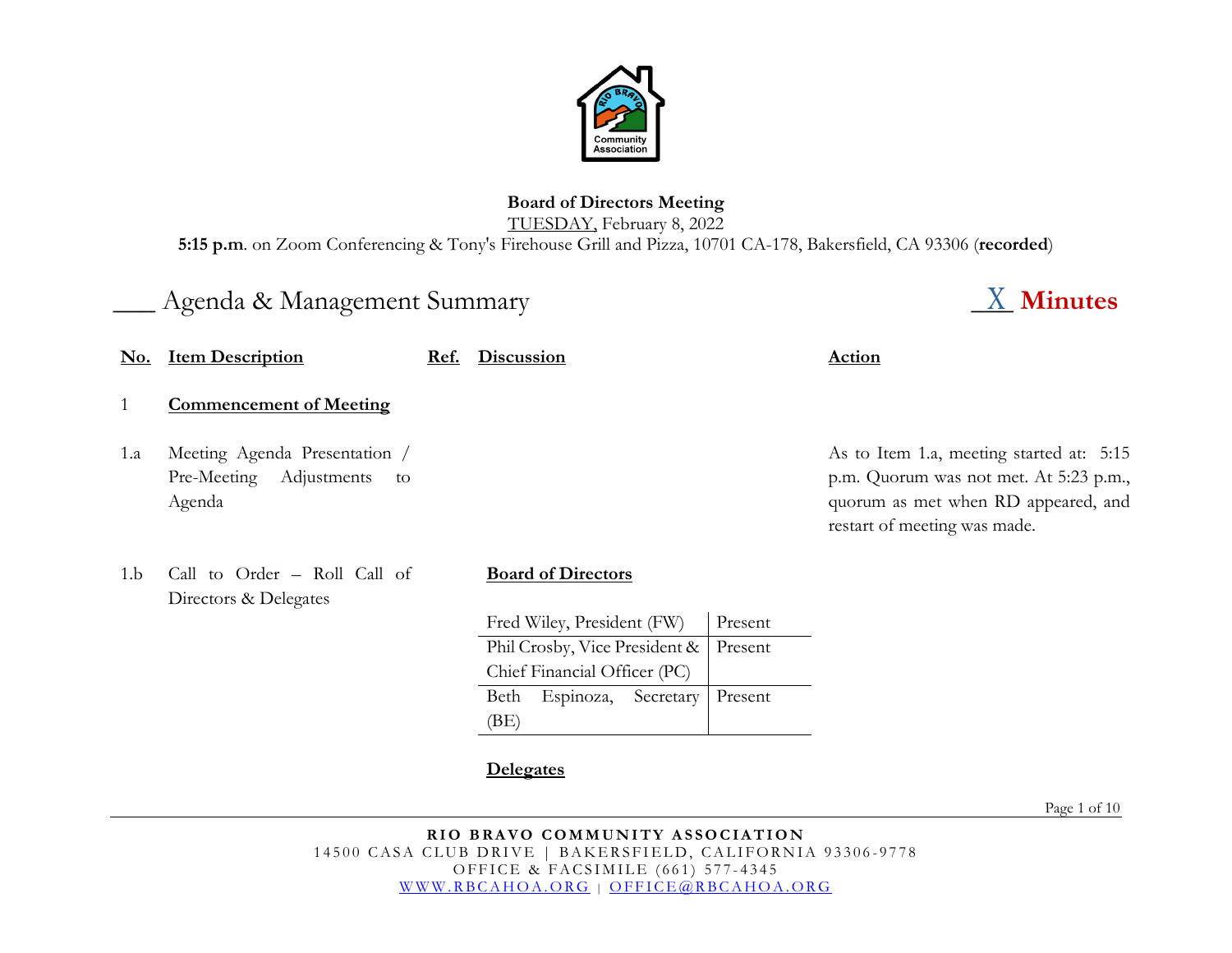

| Montagna HOA by<br>and           | KR           |
|----------------------------------|--------------|
| through Stephen Greenfield       | Present; SG  |
| & Kerri Roberts                  | Present via  |
|                                  | Zoom         |
| Rio Vista HOA by and             | RD Present   |
| through Raj Doshi & Craig        | at 5:23 p.m. |
| Michaud                          | via Zoom     |
| Rio Vista Estates HOA by         | Not          |
| and through Skip Staley and      | Present      |
| Art Mijarez                      |              |
| Shayan Capital, LLC (20);        | Kris Pinero, |
| Kona Crown Holdings, LLC         | via Zoom     |
| $(25\%)$ ; Falcon T Investments, |              |
|                                  |              |
| LLC (25); and Lakewood           |              |
| Parkway, LLC (30) by TBD         |              |
| Estates of Rio Bravo HOA by      | <b>Not</b>   |
| and through                      | Present      |
| The Manors by and through        | Not          |
| Johnny Duenas                    | Present      |
| Rio Bravo Country Club,          | Not          |
| LLC by and through Randy         | Present      |

## **Guest(s)**

Page 2 of 10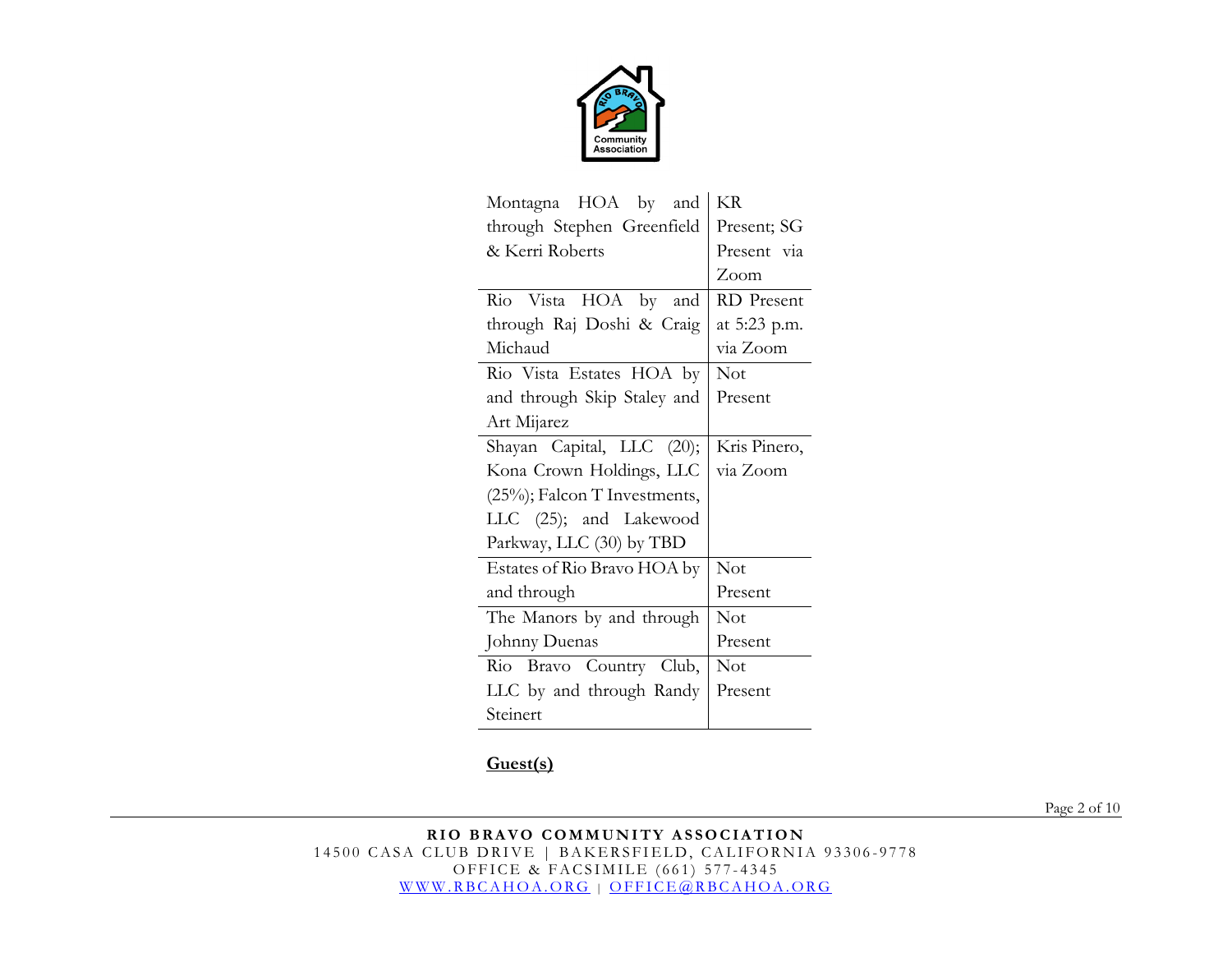

| Mark Hall (MHOA)           | Present    |
|----------------------------|------------|
| Rio Bravo Fairways by and  | <b>Not</b> |
| through Scott Johnson      | Present    |
| Rio Bravo Golf Course      | Present    |
| Master HOA by and through  |            |
| Tony Martinez              |            |
| Casa Club HOA by and       | <b>Not</b> |
| through                    | Present    |
| Mario Valenzuela,<br>Sarah | MV Present |
| Resa, Manager              |            |

1.c Approval of the January 11, 2022, Meeting Minutes.

As to Item 1.c, PC motioned to approve the January 11, 2022, Meeting Minutes. BE 2nd – Majority in Favor. (Based on 2nd vote after quorum met.)

#### 2. **New Business**

2.a New Items, Floor Items & Open Discussion

1. Security Gate / Cameras As to Item 2.a.1, PC introduced Flock video security system, mentioned that Adam Garcia with BPD is familiar with it, that camera's read license plates. MH indicate that DwellingLive has similar system but does not read plates. \$2,400

Page 3 of 10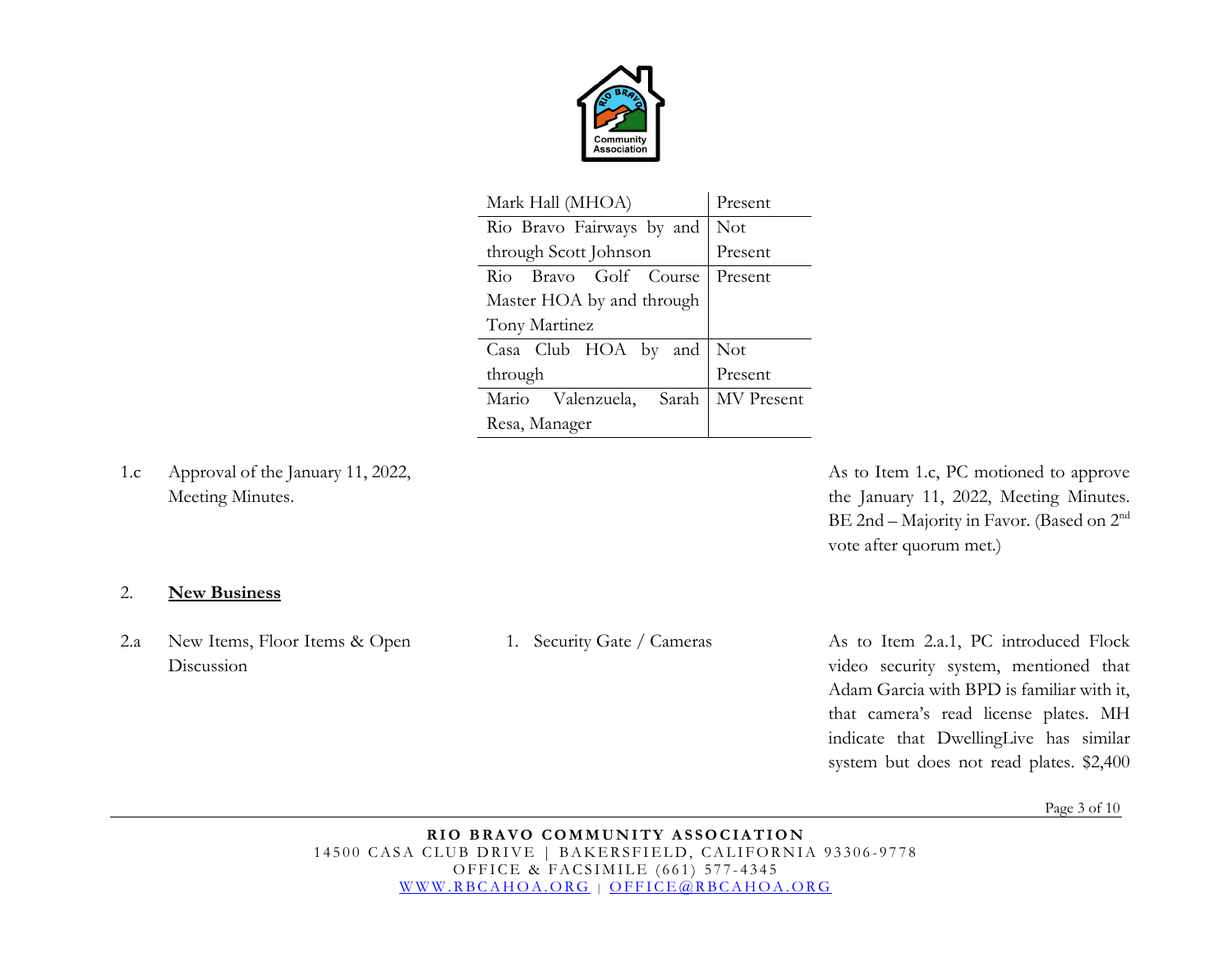

2. Open Floor

per camera. Zoom Flock meeting will be on 2/16/22 at 5:30 p.m. Discussion had. System picks up a fingerprint of the vehicles.

As to Item 2.a.2, Kris Pinero introduced herself as project manager for new owners of the Estates of Rio Bravo. Kris indicated they plan to attend next board meeting in person. MH requested information for

|                      |                                                                    |                                                                                                                                                                           | they plan to attend heat board meeting in<br>person. MH requested information for<br>adding Kris into DwellingLive. |  |
|----------------------|--------------------------------------------------------------------|---------------------------------------------------------------------------------------------------------------------------------------------------------------------------|---------------------------------------------------------------------------------------------------------------------|--|
| 2.b<br>Next Meeting: |                                                                    | <b>Board Meeting</b><br>Tuesday, March 8, 2022, at 5:15 p.m. via<br>Zoom Conferencing and/or Tony's<br>Firehouse Grill and Pizza, 10701 CA-178,<br>Bakersfield, CA 93306. | As to Item 2.b, meeting announced.                                                                                  |  |
| 3.<br>3.a            | <b>Financial &amp; Accounting</b><br>Financial Summary - account C | \$33,737.66 Chase Operating Account                                                                                                                                       | Consent Items designated with a "C."                                                                                |  |
|                      | balances as of February 7, 2022.                                   | \$37,834.08 Chase Savings Account<br>\$71,571.74                                                                                                                          | As to Consent Items, PC motioned to<br>approve Consent items. BE 2nd - All in<br>Favor.                             |  |
|                      |                                                                    |                                                                                                                                                                           |                                                                                                                     |  |

Page 4 of 10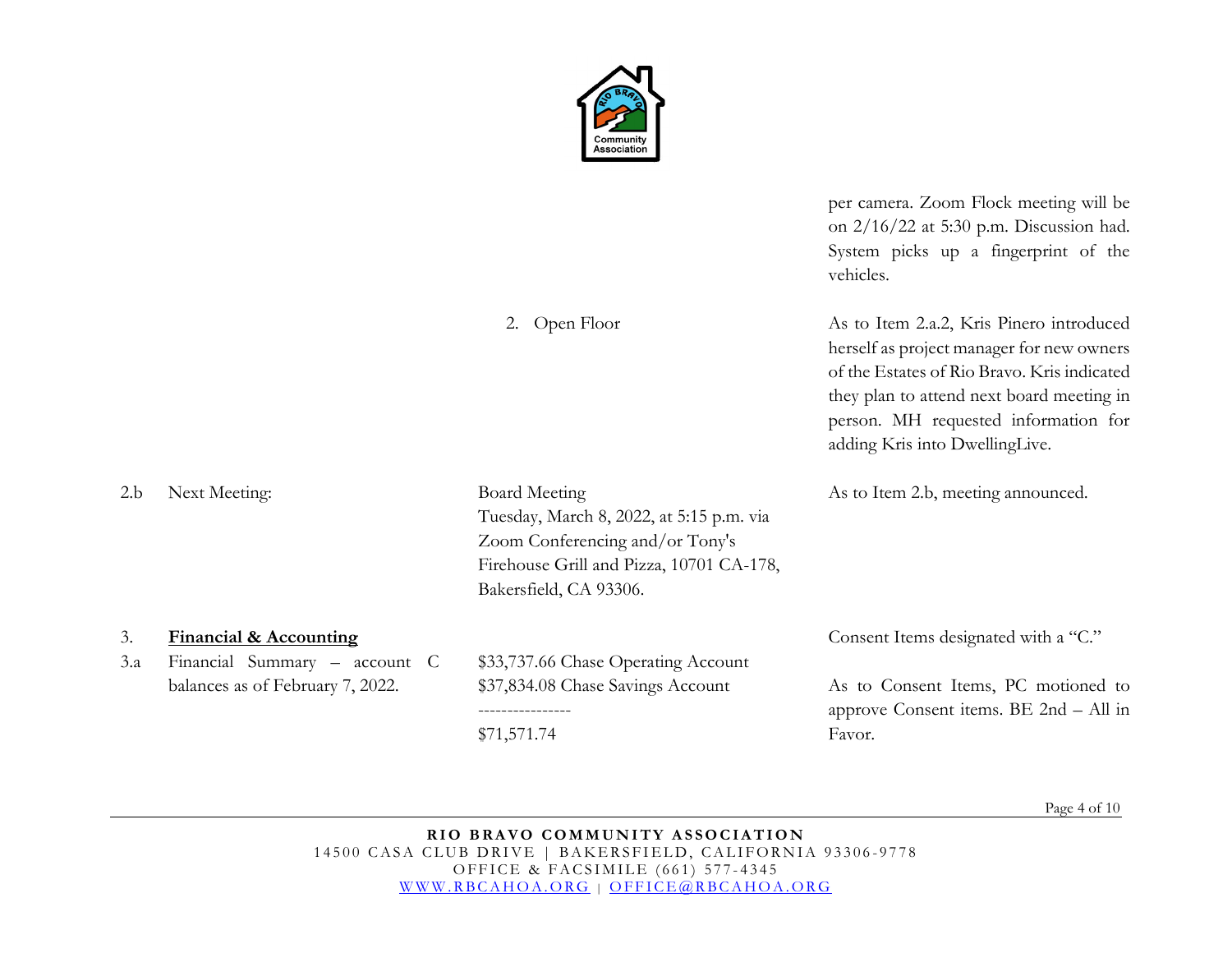

MH question of a \$1,000 payment check. MV indicated that the \$1,000 check was paid out to Phil Gillet a while back.

Non-redacted version available in BOD files. MH asked about banking status, discussion had on meet up time.

3.b Chase Bank Checking Activity, Operating Account, Reconciliation, and Bank Statement for account ending 5572. Reconciliation report through 1/31/2022.

3.c Chase Bank Savings Activity, Reconciliation, and Bank Statement for account ending 5761. Reconciliation report through 1/31/2022.

C \$37,834.08 Non-redacted version available in BOD files.

- 3.d Financial Report for January 2022.
- Profit & Loss Statement of Cash Flows Balance Sheet Budget to Expense

3.e Outgoing Funds

- RATIFICATION Utilities/Dwelling Live
- C

C \$37,653.71

Page 5 of 10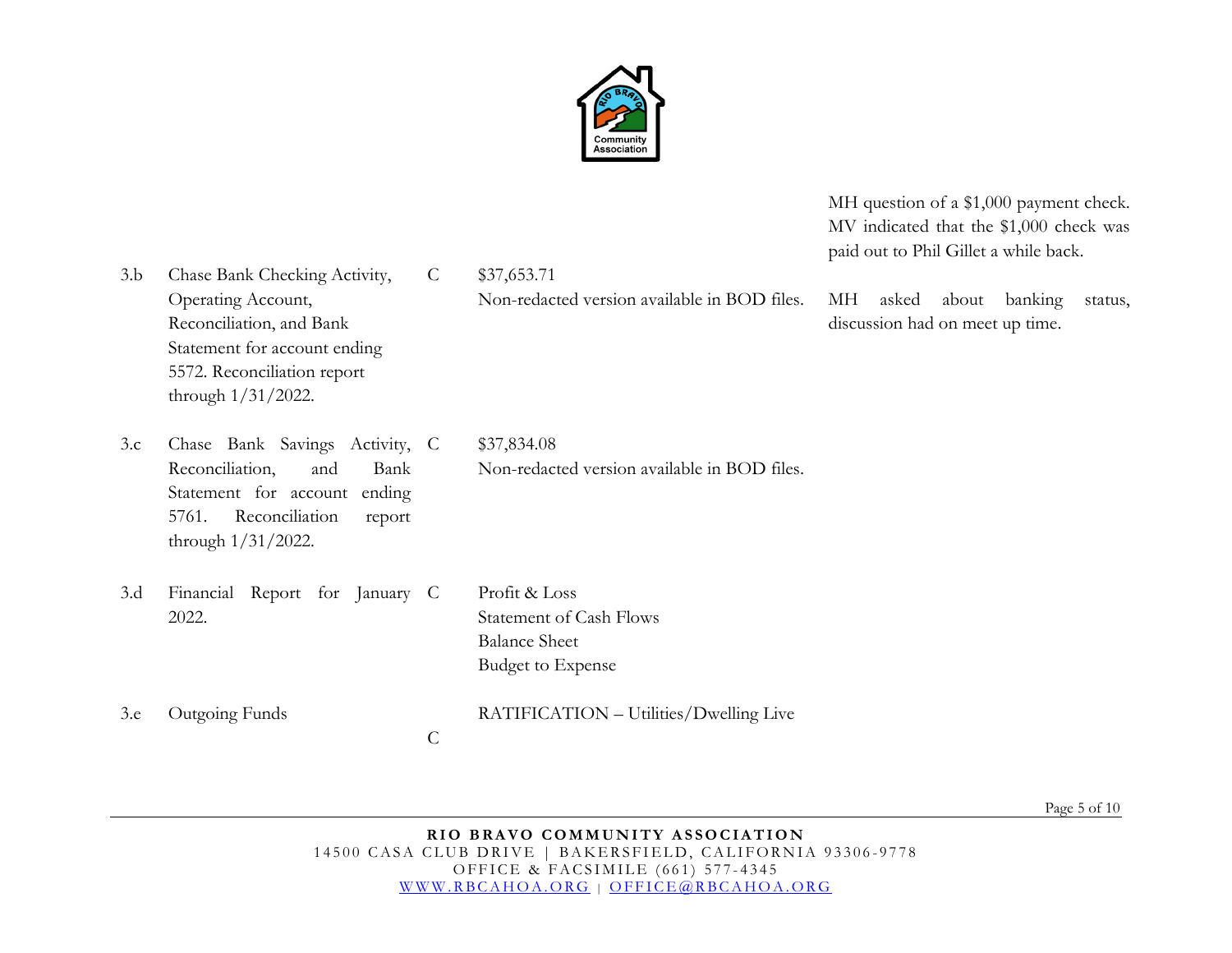

|                | 1. $$380.84$ on $1/4/22$ PG&E<br>(9301712956-5 Guard Station & Street<br>*combined*) Electronic Payment |
|----------------|---------------------------------------------------------------------------------------------------------|
|                | 2. $$38.57$ on $1/4/22$ California Water                                                                |
|                | Service (account 5814588888)                                                                            |
| $\overline{C}$ | Electronic Payment                                                                                      |
|                | 3. \$105.17 on 1/10/22 TelPlex (guard                                                                   |
| C              | phone)                                                                                                  |
|                | 4. \$107.55 on 1/7/22 to Spectrum (guard                                                                |
| $\mathcal{C}$  | internet)                                                                                               |
|                | 5. $$600.12$ on $1/13/22$ to DwellingLive                                                               |
| C              | (monthly service)                                                                                       |
|                | 6. $$2,437.86$ on $1/18/22$ to Dwelling Live                                                            |
|                | (new guard computer)                                                                                    |
|                | <b>CHECKS TO RATIFY</b>                                                                                 |
|                | None                                                                                                    |

C CHECKS TO DISBURSE

C

- 1. \$8,742.00 to R. Stanley Security
- C (Invoice 18968 through 1/15/22)
	- 2. \$8,448.00 to R. Stanley Security
	- (Invoice 18945 through 12/31/21)
		- 3. \$912.00 to Letourneau Landscape Services (monthly landscaping,

Page 6 of 10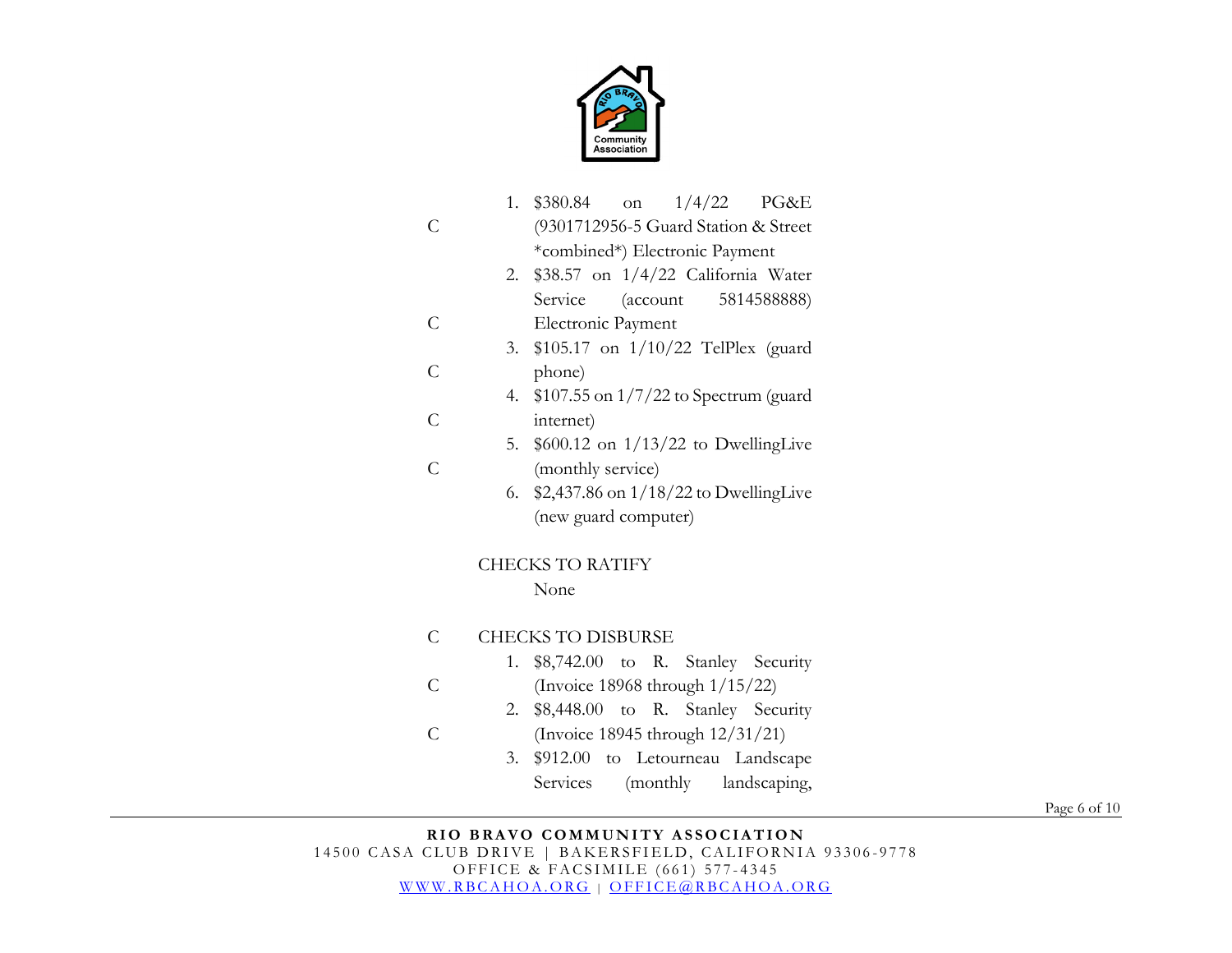

|     |                                           |               |    | sprinkler repairs) 1/31/22 Invoice<br>4031                                                                                                    |                                                                                                                                                                                                                             |
|-----|-------------------------------------------|---------------|----|-----------------------------------------------------------------------------------------------------------------------------------------------|-----------------------------------------------------------------------------------------------------------------------------------------------------------------------------------------------------------------------------|
|     |                                           | $\mathcal{C}$ | 5. | 4. \$1,724.10<br>HOA<br>Management<br>Solutions, Inc. (January 2022 services<br>and reimbursements)<br>\$200.00<br>Aurelio<br>Hernandez<br>to |                                                                                                                                                                                                                             |
|     |                                           | $\mathcal{C}$ |    | (February 2022 janitorial services)                                                                                                           |                                                                                                                                                                                                                             |
|     |                                           | $\mathcal{C}$ |    | 6. \$4,258.00 to Knauf Maxwell Insurance<br>(CNA<br>Services<br>Community<br>Association Policy -<br>annual) via<br>electronic payment        |                                                                                                                                                                                                                             |
| 3.f | Other Administrative / Financial<br>Items |               |    | 1. Casa Club Annexation and Related As to Item 3.f.1, no change.<br>Billing $\blacksquare$                                                    |                                                                                                                                                                                                                             |
|     |                                           |               | 2. | Rio Bravo Fairways Security Gate As to Item 3.f.2, no change.<br>Billing $\blacksquare$                                                       |                                                                                                                                                                                                                             |
|     |                                           |               | 3. | PG&E Rebill case ID 6509951392<br>(placeholder)                                                                                               | As to Item 3.f.3, MV review the PG&E<br>bills to see if there was credit issued, no<br>history of any credit being applied yet.<br>MV will circulate link to make light repair<br>requests. MV to request relabeling again. |
|     |                                           |               |    | 4. 2022 Goals                                                                                                                                 | As to Item 3.f.4, MV reviewed the                                                                                                                                                                                           |

Page 7 of 10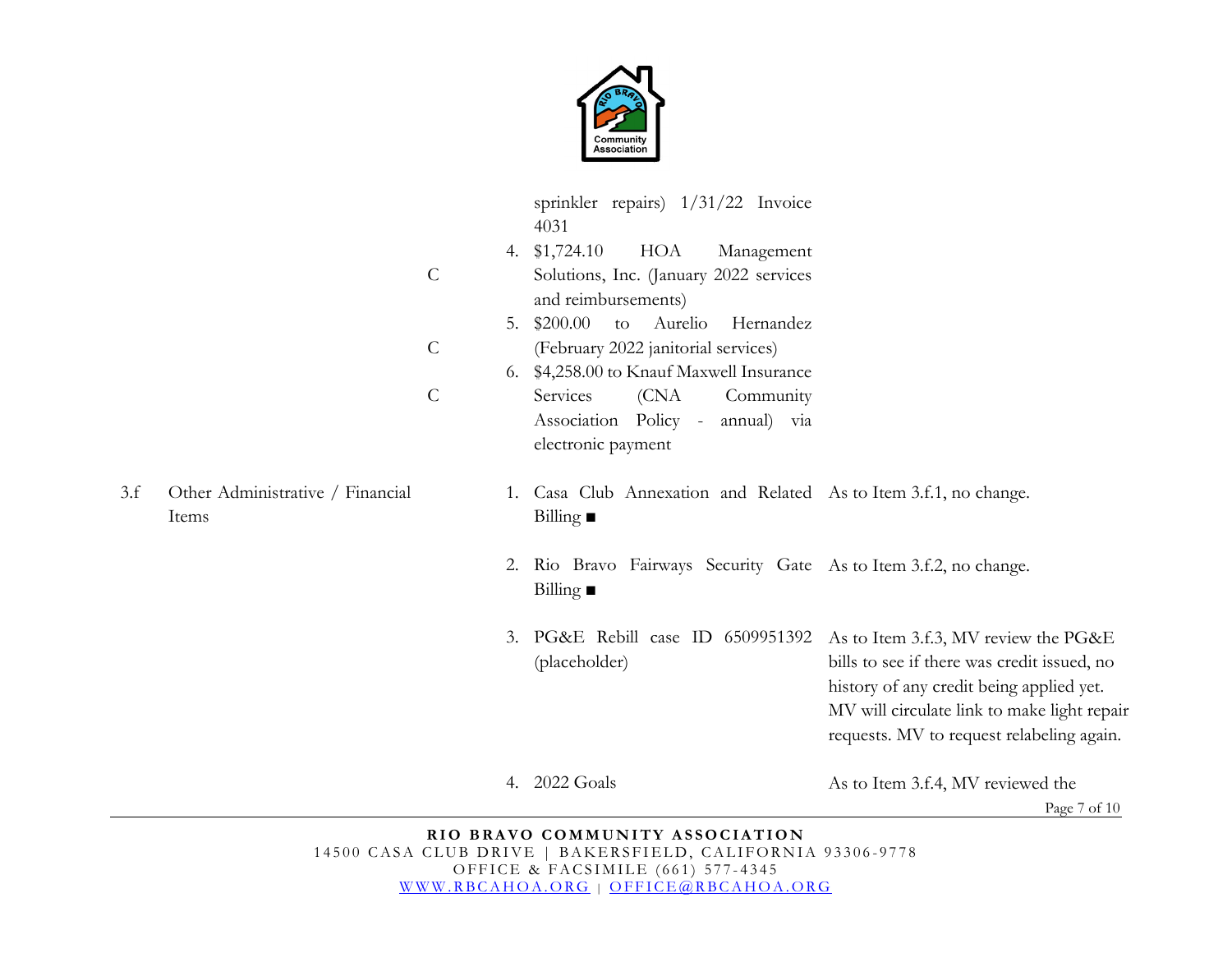

changes previously discussed.

5. Website Updates As to Item 3.f.5, MV indicated that website updates will be made by next day, and to let him know if there are any items needed. 4. **Regular & Ongoing Business** 4.a Operational Items As to Item 4.a., no action. 4.b Roadway Maintenance Report As to Item 4.b., no action. 4.c Landscape Maintenance Report As to Item 4.c., no action. 4.d Board Education & Training 1. Davis-Sterling Newsletter Links As to Item 4.d, new 2022 updates made, and one link has a couple videos on differences between directors and officers. 4.e Prior Executive Session Summary and Summary As to Item 4.a., summary provided related to new owner of Highpointe, billing practices for RBGCMOA.

Page 8 of 10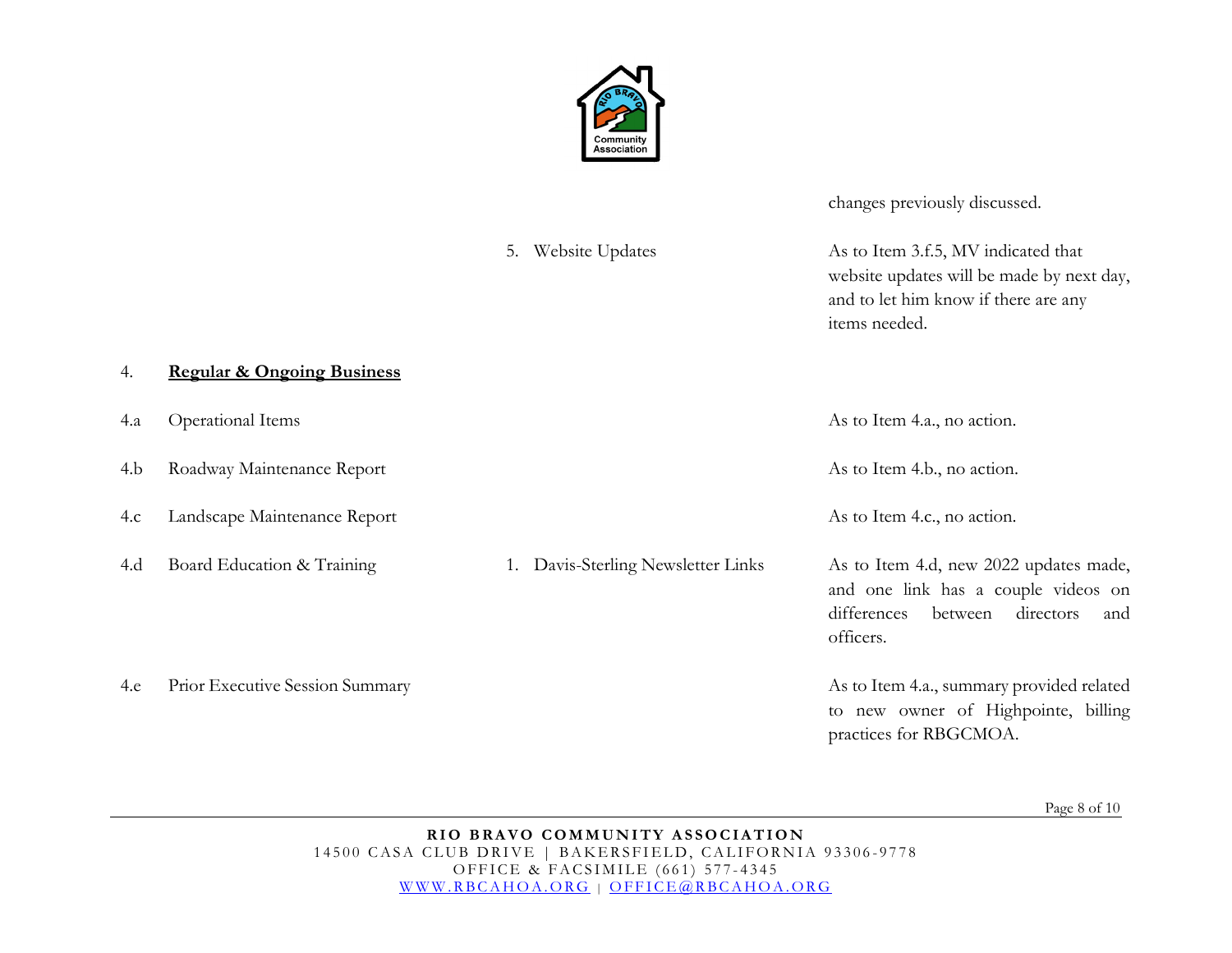

FW asked TM about billing method, and TM confirmed that billing should be sent via mail.

#### 5. **Security Gate Business**

| 5.a | Security Gate Report          | Notable Activity                                                      | Item $5.a.1$ , PC<br>As<br>to<br>requested<br>transponders from MH.                                                                                 |
|-----|-------------------------------|-----------------------------------------------------------------------|-----------------------------------------------------------------------------------------------------------------------------------------------------|
|     |                               | Guard computer<br>2.                                                  | As to Item 5.a.2, MH described the ordeal<br>of the new computer installation. Driving<br>directions were not printing and fixed.<br>MH fixed bugs. |
|     |                               | 3. The Manors Security Gate ■<br>Cost Sharing Agreement – Guard<br>4. | As to Item 5.a.3 and 5.a.4, no action.                                                                                                              |
|     | <b>Adjournment of Meeting</b> | Time: 5:48 p.m.                                                       | PC motioned to adjourn. BE 2nd - All in<br>Favor                                                                                                    |

**Δ** Symbol notates an update to listed item on the posted agenda prior to meeting.

**■** Symbol notates items also set for discussion in Executive Session

Page 9 of 10